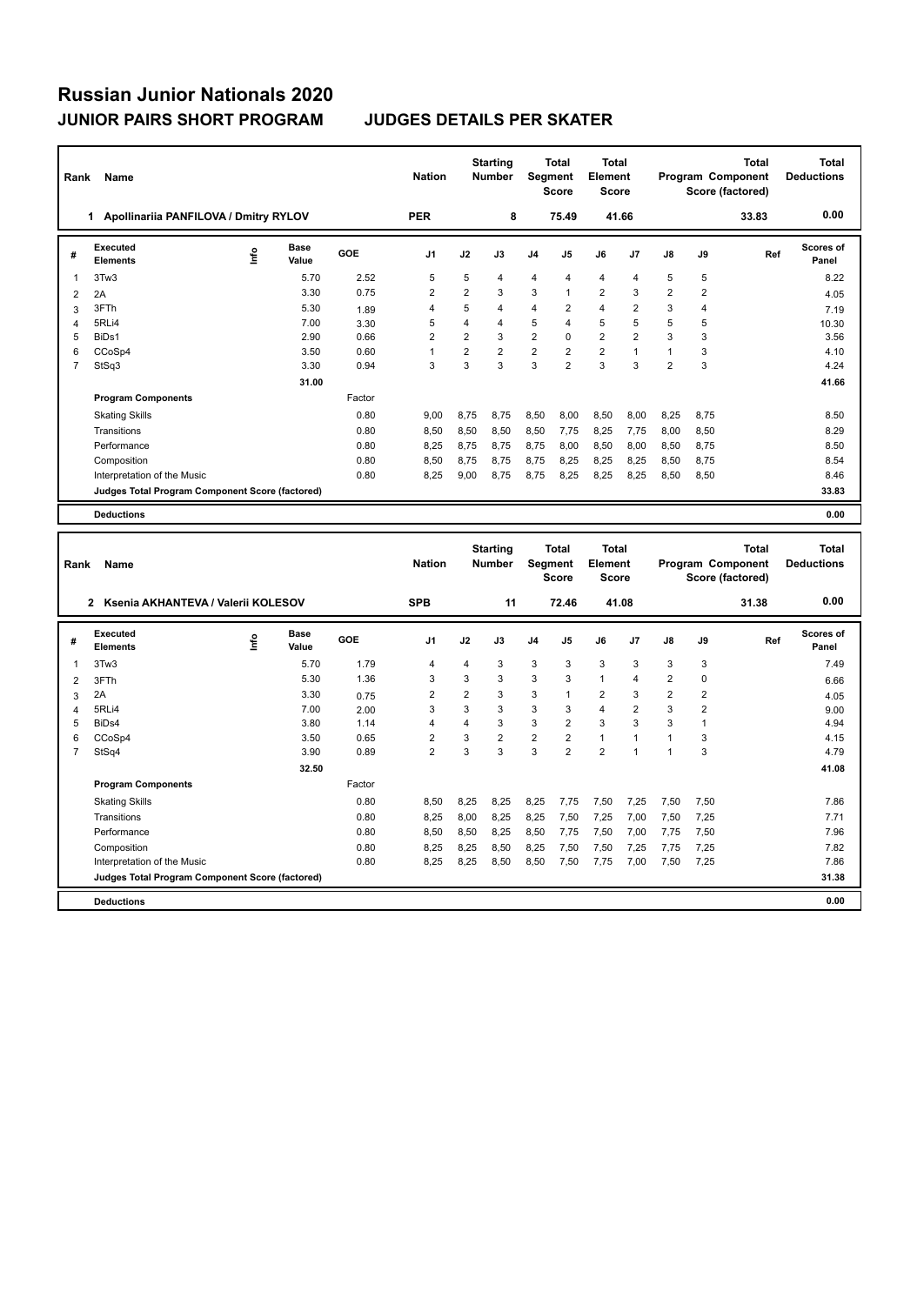| Rank           | Name                                             |    |                      |        | <b>Nation</b>  |                | <b>Starting</b><br><b>Number</b> | <b>Segment</b> | <b>Total</b><br><b>Score</b> | <b>Total</b><br>Element<br><b>Score</b> |                |                |                | <b>Total</b><br>Program Component<br>Score (factored) | <b>Total</b><br><b>Deductions</b> |
|----------------|--------------------------------------------------|----|----------------------|--------|----------------|----------------|----------------------------------|----------------|------------------------------|-----------------------------------------|----------------|----------------|----------------|-------------------------------------------------------|-----------------------------------|
|                | <b>Iuliia ARTEMEVA / Mikhail NAZARYCHEV</b><br>3 |    |                      |        | <b>PER</b>     |                | $\overline{7}$                   |                | 71.93                        | 40.66                                   |                |                |                | 31.27                                                 | 0.00                              |
| #              | <b>Executed</b><br><b>Elements</b>               | ۴۵ | <b>Base</b><br>Value | GOE    | J <sub>1</sub> | J2             | J3                               | J <sub>4</sub> | J5                           | J6                                      | J7             | J8             | J9             | Ref                                                   | <b>Scores of</b><br>Panel         |
| 1              | 3Tw3                                             |    | 5.70                 | 1.14   | $\overline{1}$ | 2              | 3                                | 2              | 0                            | $\mathbf{1}$                            | $\overline{2}$ | 3              | $\overline{4}$ |                                                       | 6.84                              |
| $\overline{2}$ | 2A                                               |    | 3.30                 | 0.85   | $\overline{2}$ | 3              | $\overline{\mathbf{4}}$          | 3              | $\overline{2}$               | $\mathbf{1}$                            | 3              | $\overline{2}$ | 3              |                                                       | 4.15                              |
| 3              | 3FTh                                             |    | 5.30                 | 0.83   | $\overline{2}$ | $-1$           | 3                                | 3              | $\Omega$                     | $\Omega$                                | $\overline{1}$ | $\overline{2}$ | 3              |                                                       | 6.13                              |
| 4              | BiD <sub>s4</sub>                                |    | 3.80                 | 0.98   | $\overline{2}$ | $\overline{2}$ | 3                                | 3              | $\overline{2}$               | $\overline{2}$                          | 3              | 3              | 3              |                                                       | 4.78                              |
| 5              | 5RLi4                                            |    | 7.00                 | 2.30   | 3              | $\overline{2}$ | $\overline{4}$                   | 4              | 3                            | 3                                       | 3              | 3              | 4              |                                                       | 9.30                              |
| 6              | StSq4                                            |    | 3.90                 | 1.11   | 4              | $\overline{2}$ | 3                                | 3              | 3                            | $\overline{2}$                          | 3              | 3              | 3              |                                                       | 5.01                              |
| 7              | CCoSp4                                           |    | 3.50                 | 0.95   | 4              | $\overline{2}$ | 3                                | 3              | $\overline{2}$               | $\overline{2}$                          | 3              | 3              | 3              |                                                       | 4.45                              |
|                |                                                  |    | 32.50                |        |                |                |                                  |                |                              |                                         |                |                |                |                                                       | 40.66                             |
|                | <b>Program Components</b>                        |    |                      | Factor |                |                |                                  |                |                              |                                         |                |                |                |                                                       |                                   |
|                | <b>Skating Skills</b>                            |    |                      | 0.80   | 7.75           | 7,75           | 8,50                             | 8,00           | 7,50                         | 7,25                                    | 7,50           | 7,75           | 8,00           |                                                       | 7.75                              |
|                | Transitions                                      |    |                      | 0.80   | 7.50           | 7,50           | 8.25                             | 8,25           | 7,50                         | 7,00                                    | 7,50           | 7,25           | 8,00           |                                                       | 7.64                              |
|                | Performance                                      |    |                      | 0.80   | 7,75           | 7,50           | 8,50                             | 8,50           | 7,75                         | 7,25                                    | 7,75           | 8,00           | 8,25           |                                                       | 7.93                              |
|                | Composition                                      |    |                      | 0.80   | 7.75           | 7,75           | 8,50                             | 8,75           | 7,50                         | 7,00                                    | 7,75           | 7,75           | 8,25           |                                                       | 7.89                              |
|                | Interpretation of the Music                      |    |                      | 0.80   | 7.50           | 7,75           | 8,50                             | 8,75           | 7,75                         | 7,25                                    | 7,75           | 7,75           | 8,25           |                                                       | 7.89                              |
|                | Judges Total Program Component Score (factored)  |    |                      |        |                |                |                                  |                |                              |                                         |                |                |                |                                                       | 31.27                             |
|                | <b>Deductions</b>                                |    |                      |        |                |                |                                  |                |                              |                                         |                |                |                |                                                       | 0.00                              |
|                |                                                  |    |                      |        |                |                |                                  |                |                              |                                         |                |                |                |                                                       |                                   |
| Rank           | Name                                             |    |                      |        | <b>Nation</b>  |                | <b>Starting</b><br><b>Number</b> | <b>Segment</b> | <b>Total</b><br><b>Score</b> | <b>Total</b><br>Element<br>Score        |                |                |                | <b>Total</b><br>Program Component<br>Score (factored) | <b>Total</b><br><b>Deductions</b> |
|                | Diana MUKHAMETZIANOVA / Ilia MIRONOV<br>4        |    |                      |        | M/T            |                | 12                               |                | 70.94                        | 39.08                                   |                |                |                | 31.86                                                 | 0.00                              |
| #              | <b>Executed</b><br><b>Elements</b>               | ۴ů | <b>Base</b><br>Value | GOE    | J <sub>1</sub> | J2             | J3                               | J <sub>4</sub> | J <sub>5</sub>               | J6                                      | J7             | J8             | J9             | Ref                                                   | Scores of<br>Panel                |
| 1              | 3Tw2                                             |    | 5.40                 | 0.08   | $-1$           | $-1$           | $\Omega$                         | 0              | $\mathbf{1}$                 | $-2$                                    | $\Omega$       | $\overline{2}$ | $\overline{2}$ |                                                       | 5.48                              |
| $\overline{2}$ | 3FTh                                             |    | 5.30                 | 1.14   | $\overline{2}$ | 3              | $\overline{2}$                   | $\overline{2}$ | $\overline{2}$               | 1                                       | $\overline{2}$ | $\overline{2}$ | 3              |                                                       | 6.44                              |

 5RLi4 7.00 2.10 1 3 3 3 3 3 4 3 3 9.10 2A 3.30 0.94 2 3 3 3 3 2 4 3 3 4.24 BiDs3 3.50 0.80 1 2 3 3 2 2 3 3 1 4.30 StSq4 3.90 1.17 2 3 3 3 4 3 3 4 2 5.07 FCCoSp4 3.50 0.95 2 3 2 3 4 2 4 3 1 4.45

Skating Skills 7,75 8,50 8,25 8,25 8,25 7,50 8,00 8,00 7,75 0.80 8.04

Transitions 0.80 7,50 8,50 8,00 8,00 7,75 7,25 7,75 7,75 7,50 7.75 Performance 200 2,75 8,25 8,25 8,25 8,25 8,25 8,25 8,00 8,00 7,50 8,00 8,00 8,00 8,00 Composition 0.80 0.80 7,75 8,50 8,25 8,25 8,00 7,50 8,25 8,25 7,75 8.07<br>1.080 7,50 8,25 8,00 8,25 8,00 8,25 8,00 7,50 8,25 8,00 7,50 7.96

**Judges Total Program Component Score (factored) 31.86**

Factor

 **31.90 39.08**

7,50 8,50 8,25 8,00 8,25 7,50 8,25 8,00

**Deductions 0.00**

**Program Components**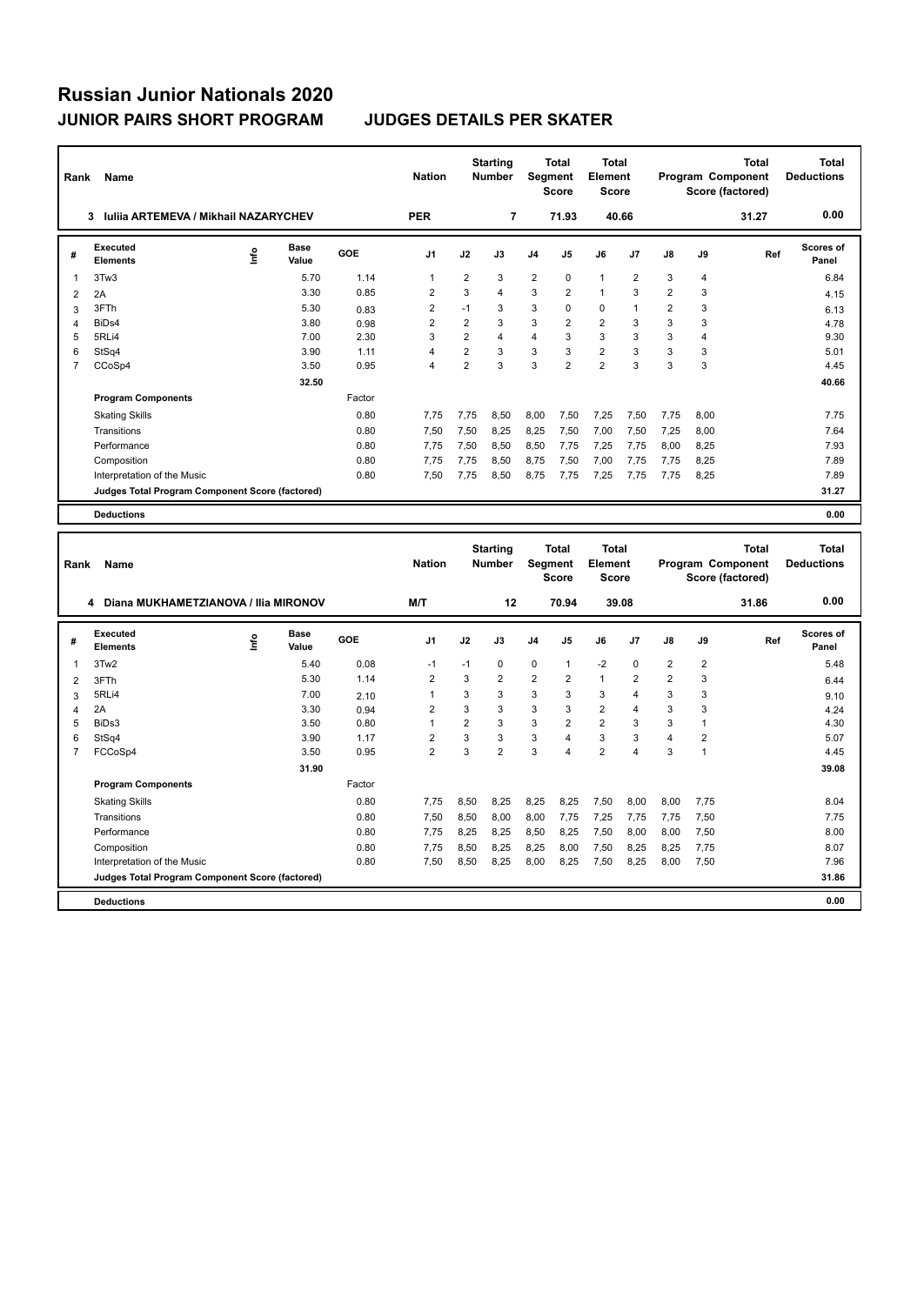**Program Components** 

| Rank           | Name                                            |    |                      |            | <b>Nation</b>           |                | <b>Starting</b><br><b>Number</b> |                | <b>Total</b><br>Segment<br><b>Score</b> | Total<br>Element<br><b>Score</b>        |                         |                |                         | <b>Total</b><br><b>Program Component</b><br>Score (factored) | <b>Total</b><br><b>Deductions</b> |
|----------------|-------------------------------------------------|----|----------------------|------------|-------------------------|----------------|----------------------------------|----------------|-----------------------------------------|-----------------------------------------|-------------------------|----------------|-------------------------|--------------------------------------------------------------|-----------------------------------|
|                | 5 Anastasia MUKHORTOVA / Dmitrii EVGENIEV       |    |                      |            | <b>MOS</b>              |                | 10                               |                | 67.99                                   |                                         | 38.10                   |                |                         | 29.89                                                        | 0.00                              |
| #              | <b>Executed</b><br><b>Elements</b>              | ۴۵ | Base<br>Value        | <b>GOE</b> | J <sub>1</sub>          | J2             | J3                               | J <sub>4</sub> | J5                                      | J6                                      | J7                      | J8             | J9                      | Ref                                                          | Scores of<br>Panel                |
| 1              | 3Tw3                                            |    | 5.70                 | 1.14       | $\mathbf 0$             | $\mathbf 0$    | 3                                | 3              | $\overline{\mathbf{c}}$                 | 1                                       | 3                       | $\overline{2}$ | 3                       |                                                              | 6.84                              |
| $\overline{2}$ | 2A                                              |    | 3.30                 | 0.75       | $\overline{\mathbf{c}}$ | $\overline{2}$ | $\overline{2}$                   | $\overline{2}$ | $\overline{2}$                          | $\mathbf{1}$                            | 3                       | 3              | 3                       |                                                              | 4.05                              |
| 3              | 3LzTh                                           |    | 5.30                 | 1.06       | $\mathbf{1}$            | 1              | 3                                | 3              | 3                                       | $\mathbf{1}$                            | $\overline{2}$          | $\overline{2}$ | $\overline{2}$          |                                                              | 6.36                              |
| $\overline{4}$ | 5RLi3                                           |    | 6.60                 | 0.47       | $-1$                    | 0              | $\mathbf{1}$                     | 0              | 1                                       | $\mathbf{1}$                            | $\overline{2}$          | $\mathbf{1}$   | 1                       |                                                              | 7.07                              |
| 5              | BiD <sub>s4</sub>                               |    | 3.80                 | 1.25       | 3                       | 3              | 3                                | $\overline{2}$ | 5                                       | 3                                       | $\overline{4}$          | 3              | $\overline{\mathbf{4}}$ |                                                              | 5.05                              |
| 6              | StSq4                                           |    | 3.90                 | 1.06       | 2                       | 3              | $\overline{2}$                   | $\overline{2}$ | 3                                       | 3                                       | $\overline{\mathbf{4}}$ | 3              | 3                       |                                                              | 4.96                              |
| $\overline{7}$ | FCCoSp3                                         |    | 3.00                 | 0.77       | $\overline{2}$          | 3              | 3                                | 3              | 4                                       | $\overline{2}$                          | 3                       | $\overline{2}$ | $\overline{2}$          |                                                              | 3.77                              |
|                |                                                 |    | 31.60                |            |                         |                |                                  |                |                                         |                                         |                         |                |                         |                                                              | 38.10                             |
|                | <b>Program Components</b>                       |    |                      | Factor     |                         |                |                                  |                |                                         |                                         |                         |                |                         |                                                              |                                   |
|                | <b>Skating Skills</b>                           |    |                      | 0.80       | 7,00                    | 7,00           | 7,50                             | 7,50           | 8,00                                    | 7,25                                    | 7,50                    | 8,00           | 7,75                    |                                                              | 7.50                              |
|                | Transitions                                     |    |                      | 0.80       | 6,50                    | 6,75           | 7,50                             | 7,25           | 7,75                                    | 7,00                                    | 7,50                    | 7,75           | 7,50                    |                                                              | 7.32                              |
|                | Performance                                     |    |                      | 0.80       | 6,50                    | 7,00           | 7,50                             | 7,50           | 8,25                                    | 7,50                                    | 7,75                    | 7,75           | 7,75                    |                                                              | 7.54                              |
|                | Composition                                     |    |                      | 0.80       | 6,75                    | 7,25           | 7,75                             | 7,25           | 7,75                                    | 7,25                                    | 7,75                    | 7,75           | 7,75                    |                                                              | 7.54                              |
|                | Interpretation of the Music                     |    |                      | 0.80       | 6,75                    | 7,25           | 7,50                             | 7,25           | 7,75                                    | 7,50                                    | 7,75                    | 7,50           | 7,50                    |                                                              | 7.46                              |
|                | Judges Total Program Component Score (factored) |    |                      |            |                         |                |                                  |                |                                         |                                         |                         |                |                         |                                                              | 29.89                             |
|                | <b>Deductions</b>                               |    |                      |            |                         |                |                                  |                |                                         |                                         |                         |                |                         |                                                              | 0.00                              |
|                |                                                 |    |                      |            |                         |                |                                  |                |                                         |                                         |                         |                |                         |                                                              |                                   |
| Rank           | Name                                            |    |                      |            | <b>Nation</b>           |                | <b>Starting</b><br>Number        | Segment        | <b>Total</b><br><b>Score</b>            | <b>Total</b><br>Element<br><b>Score</b> |                         |                |                         | <b>Total</b><br>Program Component<br>Score (factored)        | <b>Total</b><br><b>Deductions</b> |
|                | 6 Polina KOSTIUKOVICH / Dmitrii IALIN           |    |                      |            | <b>SPB</b>              |                | 4                                |                | 66.11                                   |                                         | 36.16                   |                |                         | 30.95                                                        | $-1.00$                           |
| #              | <b>Executed</b><br><b>Elements</b>              | ۴ů | <b>Base</b><br>Value | GOE        | J1                      | J2             | J3                               | J4             | J5                                      | J6                                      | J7                      | J8             | J9                      | Ref                                                          | <b>Scores of</b><br>Panel         |
| 1              | 3Tw3                                            |    | 5.70                 | 1.95       | 4                       | $\overline{4}$ | 4                                | 4              | 2                                       | 3                                       | 3                       | 3              | 3                       |                                                              | 7.65                              |
| $\overline{2}$ | 2A                                              |    | 3.30                 | 0.80       | $\overline{\mathbf{c}}$ | 3              | 3                                | 3              | $\overline{\mathbf{c}}$                 | $\overline{2}$                          | $\overline{2}$          | $\overline{2}$ | 3                       |                                                              | 4.10                              |
| 3              | 3FTh                                            |    | 5.30                 | $-2.50$    | $-5$                    | $-4$           | -5                               | $-4$           | -5                                      | -5                                      | $-4$                    | $-5$           | -5                      |                                                              | 2.80                              |
| 4              | 5RLi4                                           |    | 7.00                 | 1.90       | 3                       | $\overline{2}$ | $\overline{4}$                   | 3              | 3                                       | 3                                       | $\overline{2}$          | 3              | $\overline{2}$          |                                                              | 8.90                              |
| 5              | BiDs2                                           |    | 3.20                 | 0.46       | $\overline{2}$          | $\overline{2}$ | $\overline{2}$                   | $\mathbf{1}$   | 0                                       | $\mathbf{1}$                            | $\mathbf 0$             | $\overline{2}$ | $\overline{2}$          |                                                              | 3.66                              |
| 6              | CCoSp4                                          |    | 3.50                 | 0.70       | $\overline{2}$          | $\overline{2}$ | $\mathbf{1}$                     | $\overline{2}$ | $\overline{2}$                          | 1                                       | $\overline{4}$          | $\overline{2}$ | 3                       |                                                              | 4.20                              |
| $\overline{7}$ | StSq4                                           |    | 3.90                 | 0.95       | 3                       | 3              | $\overline{2}$                   | $\overline{2}$ | 2                                       | 3                                       | $\overline{2}$          | $\overline{2}$ | 3                       |                                                              | 4.85                              |

Skating Skills 8,00 8,00 7,75 8,00 8,00 8,00 7,50 7,75 7,00 0.80 7.86

Transitions 0.80 7,75 7,75 7,75 7,75 7,50 7,75 7,25 7,50 6,75 7.61 Performance 0.80 7,75 7,75 7,75 7,75 7,75 7,75 7,50 7,50 6,75 7.68 Composition 0.80 8,25 8,00 8,00 7,75 7,50 8,00 7,75 7,75 7,00 7.75 7,82<br>11.hterpretation of the Music 0.80 8,00 8,25 7,75 7,75 7,75 7,50 8,00 7,50 7,50 6,75

**Deductions** Falls: -1.00 **-1.00 Judges Total Program Component Score (factored) 30.95**

Factor

 **31.90 36.16**

8,00 8,25 7,75 7,75 7,50 8,00 7,50 7,50 6,75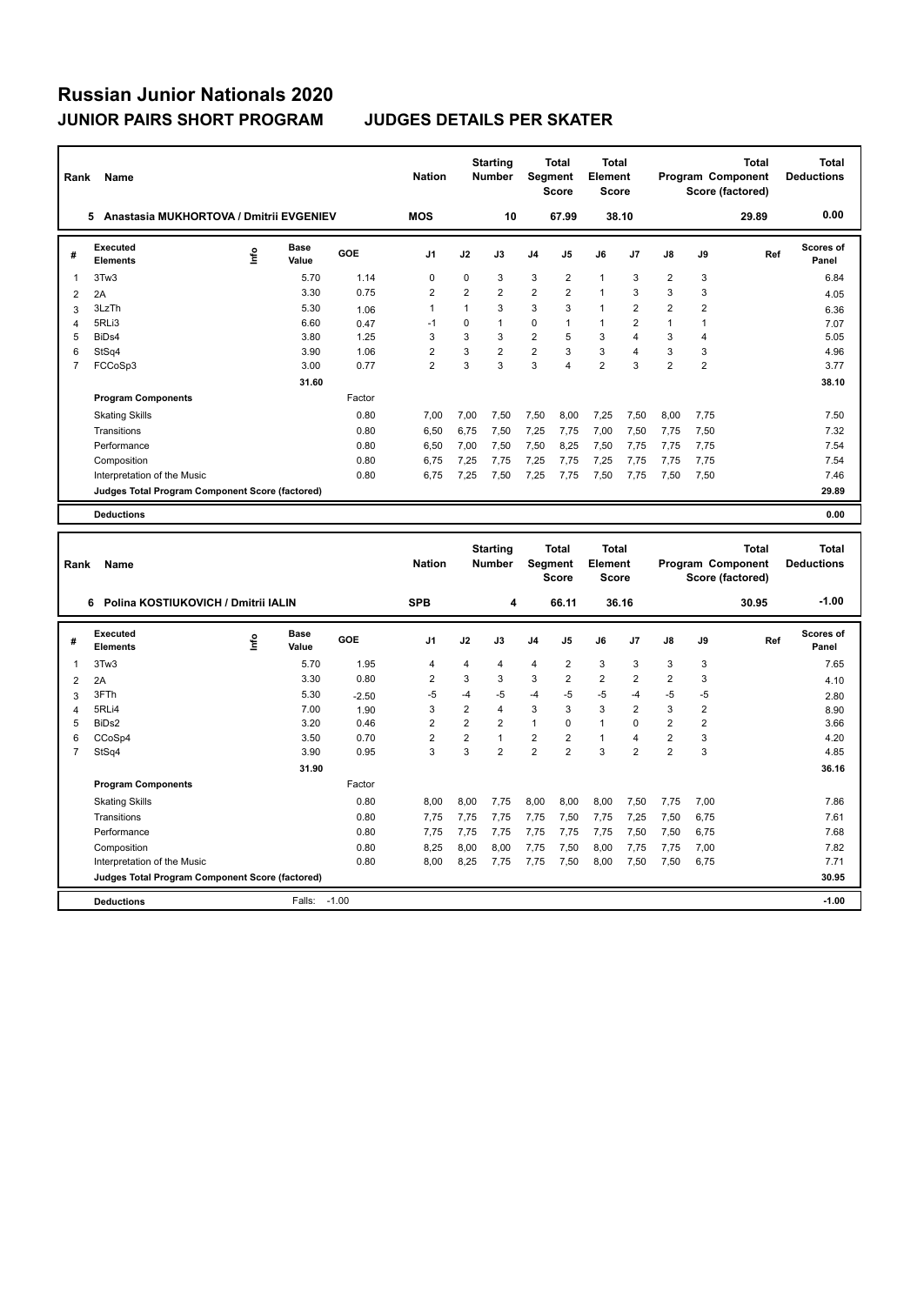| Rank           | Name                                            |      |                      |         | <b>Nation</b>           |                | <b>Starting</b><br><b>Number</b> |                         | <b>Total</b><br>Segment<br><b>Score</b> | Total<br>Element<br><b>Score</b>        |                |                |                         | <b>Total</b><br>Program Component<br>Score (factored) | <b>Total</b><br><b>Deductions</b> |
|----------------|-------------------------------------------------|------|----------------------|---------|-------------------------|----------------|----------------------------------|-------------------------|-----------------------------------------|-----------------------------------------|----------------|----------------|-------------------------|-------------------------------------------------------|-----------------------------------|
|                | 7 Tatiana KUZMINA / Alexei KHVALKO              |      |                      |         | <b>SPB</b>              |                | 5                                |                         | 63.57                                   |                                         | 36.06          |                |                         | 27.51                                                 | 0.00                              |
| #              | Executed<br><b>Elements</b>                     | ١nf٥ | Base<br>Value        | GOE     | J1                      | J2             | J3                               | J <sub>4</sub>          | J5                                      | J6                                      | J7             | J8             | J9                      | Ref                                                   | Scores of<br>Panel                |
| 1              | 2A                                              |      | 3.30                 | 0.71    | $\overline{\mathbf{c}}$ | 1              | $\overline{2}$                   | $\overline{2}$          | 3                                       | $\overline{\mathbf{c}}$                 | $\overline{2}$ | $\overline{2}$ | 3                       |                                                       | 4.01                              |
| $\overline{2}$ | 3Tw2                                            |      | 5.40                 | 0.85    | $\overline{2}$          | $\overline{2}$ | $\mathbf{1}$                     | $\mathbf{1}$            | $\mathbf{1}$                            | $\overline{2}$                          | $\overline{2}$ | $\mathbf{1}$   | $\overline{2}$          |                                                       | 6.25                              |
| 3              | 3FTh                                            |      | 5.30                 | 0.53    | $\mathbf{1}$            | $\overline{2}$ | $\Omega$                         | 0                       | $\mathbf{1}$                            | 0                                       | $\overline{2}$ | $\mathbf{1}$   | $\overline{2}$          |                                                       | 5.83                              |
| $\overline{4}$ | 5RLi4                                           |      | 7.00                 | 1.00    | $\mathbf{1}$            | $\mathbf{1}$   | $\overline{2}$                   | $\overline{2}$          | $\mathbf{1}$                            | $\overline{2}$                          | $\overline{2}$ | $\mathbf{1}$   | $\mathbf{1}$            |                                                       | 8.00                              |
| 5              | BiD <sub>s4</sub>                               |      | 3.80                 | 0.33    | $\overline{1}$          | $\mathbf{1}$   | $-1$                             | $-1$                    | 0                                       | $\overline{2}$                          | $\overline{2}$ | $\mathbf{1}$   | $\overline{2}$          |                                                       | 4.13                              |
| 6              | CCoSp4                                          |      | 3.50                 | 0.05    | $\mathbf{1}$            | $\mathbf 0$    | $-1$                             | $-1$                    | 0                                       | $\mathbf{1}$                            | $\Omega$       | $\Omega$       | $\mathbf{1}$            |                                                       | 3.55                              |
| $\overline{7}$ | StSq4                                           |      | 3.90                 | 0.39    | $\overline{2}$          | $\mathbf{1}$   | $\Omega$                         | $\Omega$                | $\overline{2}$                          | $\mathbf{1}$                            | $\mathbf{1}$   | $\overline{2}$ | 0                       |                                                       | 4.29                              |
|                |                                                 |      | 32.20                |         |                         |                |                                  |                         |                                         |                                         |                |                |                         |                                                       | 36.06                             |
|                | <b>Program Components</b>                       |      |                      | Factor  |                         |                |                                  |                         |                                         |                                         |                |                |                         |                                                       |                                   |
|                | <b>Skating Skills</b>                           |      |                      | 0.80    | 7,25                    | 7,50           | 6,75                             | 6,50                    | 6,75                                    | 6.75                                    | 7,00           | 7,00           | 6,75                    |                                                       | 6.89                              |
|                | Transitions                                     |      |                      | 0.80    | 7,00                    | 7,00           | 6,50                             | 6,25                    | 6,75                                    | 6,75                                    | 6,75           | 6,75           | 6,50                    |                                                       | 6.71                              |
|                | Performance                                     |      |                      | 0.80    | 7,25                    | 7,25           | 6,50                             | 6,50                    | 6,75                                    | 6,75                                    | 6,75           | 7,00           | 6,50                    |                                                       | 6.79                              |
|                | Composition                                     |      |                      | 0.80    | 7,50                    | 7,50           | 6,75                             | 6,50                    | 7,25                                    | 6,75                                    | 7,00           | 7,25           | 6,75                    |                                                       | 7.04                              |
|                | Interpretation of the Music                     |      |                      | 0.80    | 7,25                    | 7,25           | 6,75                             | 6,75                    | 7,00                                    | 7,00                                    | 7,00           | 7,00           | 6,50                    |                                                       | 6.96                              |
|                | Judges Total Program Component Score (factored) |      |                      |         |                         |                |                                  |                         |                                         |                                         |                |                |                         |                                                       | 27.51                             |
|                |                                                 |      |                      |         |                         |                |                                  |                         |                                         |                                         |                |                |                         |                                                       |                                   |
|                | <b>Deductions</b>                               |      |                      |         |                         |                |                                  |                         |                                         |                                         |                |                |                         |                                                       | 0.00                              |
| Rank           | Name                                            |      |                      |         | <b>Nation</b>           |                | <b>Starting</b><br><b>Number</b> | Segment                 | <b>Total</b><br><b>Score</b>            | Total<br><b>Element</b><br><b>Score</b> |                |                |                         | <b>Total</b><br>Program Component<br>Score (factored) | <b>Total</b><br><b>Deductions</b> |
|                | 8 Ekaterina PETUSHKOVA / Evgenii MALIKOV        |      |                      |         | <b>SPB</b>              |                | 3                                |                         | 63.56                                   |                                         | 36.04          |                |                         | 27.52                                                 | 0.00                              |
| #              | <b>Executed</b><br><b>Elements</b>              | ۴ů   | <b>Base</b><br>Value | GOE     | J1                      | J2             | J3                               | J <sub>4</sub>          | J5                                      | J6                                      | J7             | J8             | J9                      | Ref                                                   | Scores of<br>Panel                |
| 1              | 3Tw4                                            |      | 6.00                 | 1.11    | $\mathbf 0$             | 1              | $\overline{2}$                   | $\overline{\mathbf{c}}$ | 2                                       | $\overline{\mathbf{c}}$                 | $\overline{2}$ | 2              | 3                       |                                                       | 7.11                              |
| $\overline{2}$ | 3FTh                                            |      | 5.30                 | $-0.91$ | $-2$                    | $-2$           | $-1$                             | 0                       | -3                                      | $-2$                                    | $-2$           | $-2$           | $-1$                    |                                                       | 4.39                              |
| 3              | 5RLi4                                           |      | 7.00                 | 1.40    | $\overline{2}$          | $\overline{2}$ | $\overline{2}$                   | $\overline{2}$          | $\overline{2}$                          | $\overline{2}$                          | $\overline{2}$ | 3              | $\overline{2}$          |                                                       | 8.40                              |
| 4              | 2A                                              |      | 3.30                 | 0.75    | $\overline{\mathbf{c}}$ | $\overline{2}$ | $\overline{2}$                   | 3                       | 3                                       | $\mathbf{1}$                            | $\overline{2}$ | $\overline{2}$ | 3                       |                                                       | 4.05                              |
| 5              | BiDs3                                           |      | 3.50                 | 0.50    | $\mathbf{1}$            | $\overline{2}$ | $\mathbf{1}$                     | $\mathbf{1}$            | $\mathbf{1}$                            | $\mathbf{1}$                            | $\overline{2}$ | $\overline{2}$ | 3                       |                                                       | 4.00                              |
| 6              | StSq4                                           |      | 3.90                 | 0.84    | $\overline{1}$          | 1              | $\overline{2}$                   | $\overline{2}$          | 3                                       | 3                                       | $\overline{2}$ | 3              | $\overline{\mathbf{c}}$ |                                                       | 4.74                              |
| $\overline{7}$ | CCoSp4                                          |      | 3.50                 | $-0.15$ | $\Omega$                | $-1$           | $-1$                             | $-1$                    | $\Omega$                                | $-1$                                    | $\Omega$       | $\Omega$       | $\Omega$                |                                                       | 3.35                              |

| <b>Deductions</b>                               |        |      |      |      |      |      |      |      |      |      | 0.00  |
|-------------------------------------------------|--------|------|------|------|------|------|------|------|------|------|-------|
| Judges Total Program Component Score (factored) |        |      |      |      |      |      |      |      |      |      | 27.52 |
| Interpretation of the Music                     | 0.80   | 6.50 | 6.50 | 6.75 | 7,00 | 7.25 | 7.00 | 7.00 | 7,25 | 6.25 | 6.86  |
| Composition                                     | 0.80   | 6.75 | 6.50 | 7,00 | 7.25 | 7,50 | 7.00 | 7.25 | 7,50 | 6,50 | 7.04  |
| Performance                                     | 0.80   | 6.50 | 6.25 | 7.00 | 7,00 | 7,25 | 7.00 | 7.00 | 7,25 | 6,25 | 6.86  |
| Transitions                                     | 0.80   | 6,50 | 6,25 | 6.75 | 6.75 | 7,50 | 6,75 | 6,75 | 7,25 | 6,25 | 6.71  |
| <b>Skating Skills</b>                           | 0.80   | 6.75 | 6.50 | 7.00 | 7.00 | 7,50 | 6.75 | 7.00 | 7,50 | 6,50 | 6.93  |
| <b>Program Components</b>                       | Factor |      |      |      |      |      |      |      |      |      |       |
| 32.50                                           |        |      |      |      |      |      |      |      |      |      | 36.04 |
| CCOSD4<br>3.50                                  | -0.15  |      | -1   | -1   | - 1  | U    | -1   | U    |      | 0    | 3.35  |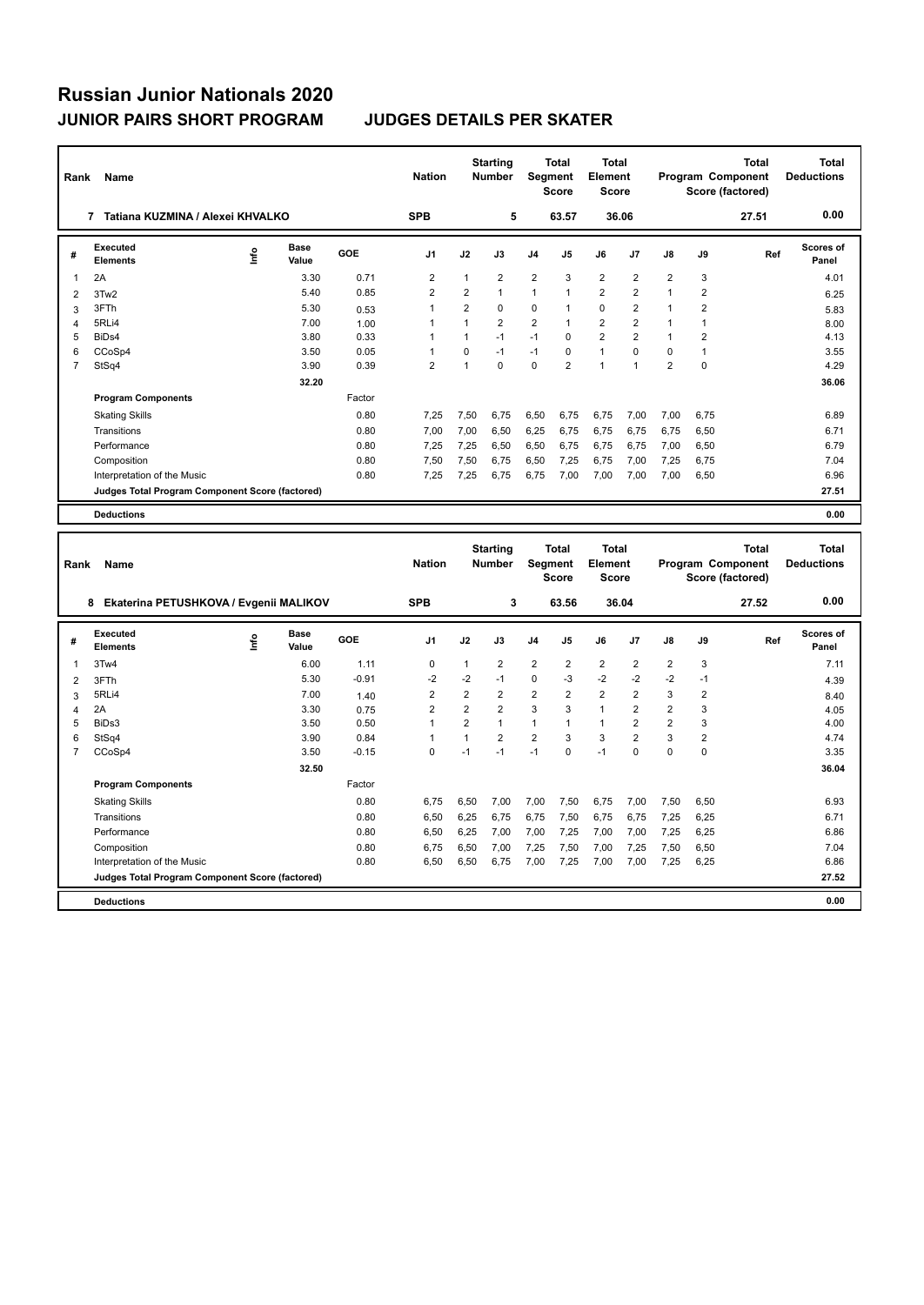| Rank           | Name                                            |      |                      |         | <b>Nation</b>           |                | <b>Starting</b><br>Number |                         | <b>Total</b><br>Segment<br><b>Score</b> | Total<br>Element<br><b>Score</b>        |                         |                | Program Component<br>Score (factored) | <b>Total</b> | <b>Total</b><br><b>Deductions</b> |
|----------------|-------------------------------------------------|------|----------------------|---------|-------------------------|----------------|---------------------------|-------------------------|-----------------------------------------|-----------------------------------------|-------------------------|----------------|---------------------------------------|--------------|-----------------------------------|
|                | 9 Alina RASKOVALOVA / Artem BUTAEV              |      |                      |         | <b>PER</b>              |                | 1                         |                         | 61.29                                   |                                         | 34.78                   |                |                                       | 26.51        | 0.00                              |
| #              | <b>Executed</b><br><b>Elements</b>              | ۴۵   | <b>Base</b><br>Value | GOE     | J <sub>1</sub>          | J2             | J3                        | J <sub>4</sub>          | J5                                      | J6                                      | J7                      | J8             | J9                                    | Ref          | <b>Scores of</b><br>Panel         |
| 1              | 3Tw3                                            |      | 5.70                 | 1.55    | 3                       | $\overline{2}$ | 3                         | 3                       | $\overline{2}$                          | $\overline{2}$                          | 3                       | 3              | 4                                     |              | 7.25                              |
| $\overline{2}$ | 2A                                              |      | 3.30                 | 0.61    | $\overline{2}$          | $\mathbf{1}$   | $\overline{2}$            | $\overline{2}$          | 1                                       | $\mathbf{1}$                            | 3                       | $\overline{2}$ | 3                                     |              | 3.91                              |
| 3              | 3FTh                                            |      | 5.30                 | $-0.98$ | $-3$                    | $-3$           | $-1$                      | $-1$                    | $-2$                                    | $-2$                                    | $-2$                    | $-2$           | 0                                     |              | 4.32                              |
| 4              | 5RLi4                                           |      | 7.00                 | 1.80    | $\overline{\mathbf{c}}$ | 1              | 3                         | 3                       | $\overline{\mathbf{c}}$                 | $\overline{4}$                          | $\overline{2}$          | 3              | 3                                     |              | 8.80                              |
| 5              | BiDs3                                           |      | 3.50                 | 0.45    | $\mathbf{1}$            | $\Omega$       | $\overline{2}$            | 3                       | $\Omega$                                | $\mathbf 0$                             | $\overline{2}$          | $\overline{2}$ | $\overline{2}$                        |              | 3.95                              |
| 6              | StSq3                                           |      | 3.30                 | 0.38    | $\mathbf{1}$            | $\mathbf 0$    | $\mathbf{1}$              | $\mathbf{1}$            | $\mathbf{1}$                            | $\mathbf{1}$                            | $\overline{2}$          | $\mathbf{1}$   | $\overline{2}$                        |              | 3.68                              |
| $\overline{7}$ | CCoSp3                                          |      | 3.00                 | $-0.13$ | $-2$                    | $-1$           | $-1$                      | $-1$                    | $\Omega$                                | $-1$                                    | $\mathbf{1}$            | $\Omega$       | $\mathbf{1}$                          |              | 2.87                              |
|                |                                                 |      | 31.10                |         |                         |                |                           |                         |                                         |                                         |                         |                |                                       |              | 34.78                             |
|                | <b>Program Components</b>                       |      |                      | Factor  |                         |                |                           |                         |                                         |                                         |                         |                |                                       |              |                                   |
|                | <b>Skating Skills</b>                           |      |                      | 0.80    | 6,50                    | 6,00           | 6,75                      | 6,75                    | 6,50                                    | 7,25                                    | 6,75                    | 6,50           | 6,75                                  |              | 6.64                              |
|                | Transitions                                     |      |                      | 0.80    | 6,25                    | 5,50           | 6,50                      | 6,50                    | 6,25                                    | 6,75                                    | 6,50                    | 6,50           | 6,75                                  |              | 6.46                              |
|                | Performance                                     |      |                      | 0.80    | 6,50                    | 5,75           | 6,75                      | 6,75                    | 6,50                                    | 7,00                                    | 6,75                    | 6,75           | 7,00                                  |              | 6.71                              |
|                | Composition                                     |      |                      | 0.80    | 6,25                    | 5,75           | 6,75                      | 6,50                    | 6,75                                    | 7,00                                    | 7,00                    | 6,75           | 7,00                                  |              | 6.71                              |
|                | Interpretation of the Music                     |      |                      | 0.80    | 6,50                    | 5,75           | 6,75                      | 6,50                    | 6,50                                    | 7,00                                    | 6,75                    | 6,50           | 6,75                                  |              | 6.61                              |
|                | Judges Total Program Component Score (factored) |      |                      |         |                         |                |                           |                         |                                         |                                         |                         |                |                                       |              | 26.51                             |
|                | <b>Deductions</b>                               |      |                      |         |                         |                |                           |                         |                                         |                                         |                         |                |                                       |              | 0.00                              |
|                |                                                 |      |                      |         |                         |                |                           |                         |                                         |                                         |                         |                |                                       |              |                                   |
| Rank           | Name                                            |      |                      |         | <b>Nation</b>           |                | <b>Starting</b><br>Number |                         | <b>Total</b><br>Segment<br><b>Score</b> | <b>Total</b><br>Element<br><b>Score</b> |                         |                | Program Component<br>Score (factored) | <b>Total</b> | <b>Total</b><br><b>Deductions</b> |
|                | Taisia SOBININA / Nikita VOLODIN<br>10          |      |                      |         | <b>SPB</b>              |                | 6                         |                         | 61.26                                   |                                         | 34.16                   |                |                                       | 28.10        | $-1.00$                           |
| #              | <b>Executed</b><br><b>Elements</b>              | ١nf٥ | <b>Base</b><br>Value | GOE     | J1                      | J2             | J3                        | J <sub>4</sub>          | J5                                      | J6                                      | J7                      | J8             | J9                                    | Ref          | <b>Scores of</b><br>Panel         |
| 1              | 3Tw <sub>2</sub>                                |      | 5.40                 | 1.54    | 3                       | 3              | 3                         | 4                       | 3                                       | $\overline{2}$                          | 3                       | $\overline{2}$ | 3                                     |              | 6.94                              |
| 2              | 3FTh                                            |      | 5.30                 | $-0.83$ | $-1$                    | $-2$           | $-1$                      | $-1$                    | $-2$                                    | $-2$                                    | $-2$                    | $-1$           | $-2$                                  |              | 4.47                              |
| 3              | 2A                                              |      | 3.30                 | $-0.61$ | $-3$                    | $-3$           | $-1$                      | $-1$                    | $-2$                                    | $-2$                                    | $-2$                    | $-1$           | $-2$                                  |              | 2.69                              |
| $\overline{4}$ | CCoSp4                                          |      | 3.50                 | $-0.45$ | $-2$                    | $-1$           | $-1$                      | $-2$                    | $\mathbf 0$                             | $-1$                                    | $-2$                    | $-1$           | $-1$                                  |              | 3.05                              |
| 5              | 5ALi4                                           |      | 7.00                 | 2.10    | 3                       | $\overline{2}$ | 3                         | $\overline{\mathbf{4}}$ | 3                                       | 3                                       | $\overline{\mathbf{A}}$ | 3              | $\mathbf{1}$                          |              | 9.10                              |
| 6              | StSq3                                           |      | 3.30                 | 0.61    | $\overline{2}$          | $\overline{2}$ | $\overline{2}$            | $\overline{2}$          | 3                                       | $\overline{\mathbf{c}}$                 | $\mathbf{1}$            | $\overline{2}$ | $\mathbf{1}$                          |              | 3.91                              |
| $\overline{7}$ | BiDs3                                           |      | 3.50                 | 0.50    | $\mathbf{1}$            | $\mathbf{1}$   | $\overline{2}$            | $\overline{2}$          | 1                                       | $\mathbf{1}$                            | 3                       | $\overline{2}$ | $\mathbf{1}$                          |              | 4.00                              |
|                |                                                 |      | 31.30                |         |                         |                |                           |                         |                                         |                                         |                         |                |                                       |              | 34.16                             |
|                | <b>Program Components</b>                       |      |                      | Factor  |                         |                |                           |                         |                                         |                                         |                         |                |                                       |              |                                   |
|                | <b>Skating Skills</b>                           |      |                      | 0.80    | 6,75                    | 6,50           | 7,50                      | 7,50                    | 7,50                                    | 7,00                                    | 7,25                    | 7,25           | 6,75                                  |              | 7.14                              |

Transitions 0.80 6,50 6,25 7,25 7,25 7,50 6,75 7,00 7,00 6,50 6.89 Performance 0.80 6,75 6,50 7,25 7,75 7,25 6,75 7,25 6,75 6,50 6.93 Composition 0.80 6,50 6,75 7,50 7,50 7,60 7,00 7,50 7,25 6,50 7.14<br>11.1erpretation of the Music 0.80 6,25 6,50 7,50 7,75 7,75 7,00 7,25 7,75 6,50 7.04

**Deductions CONSECUTE:** Time violation: -1.00 **-1.00** -1.00 **Judges Total Program Component Score (factored) 28.10**

Interpretation of the Music 0.80 6,25 6,50 7,50 7,25 7,75 7,00 7,25 7,25 6,50 7.04